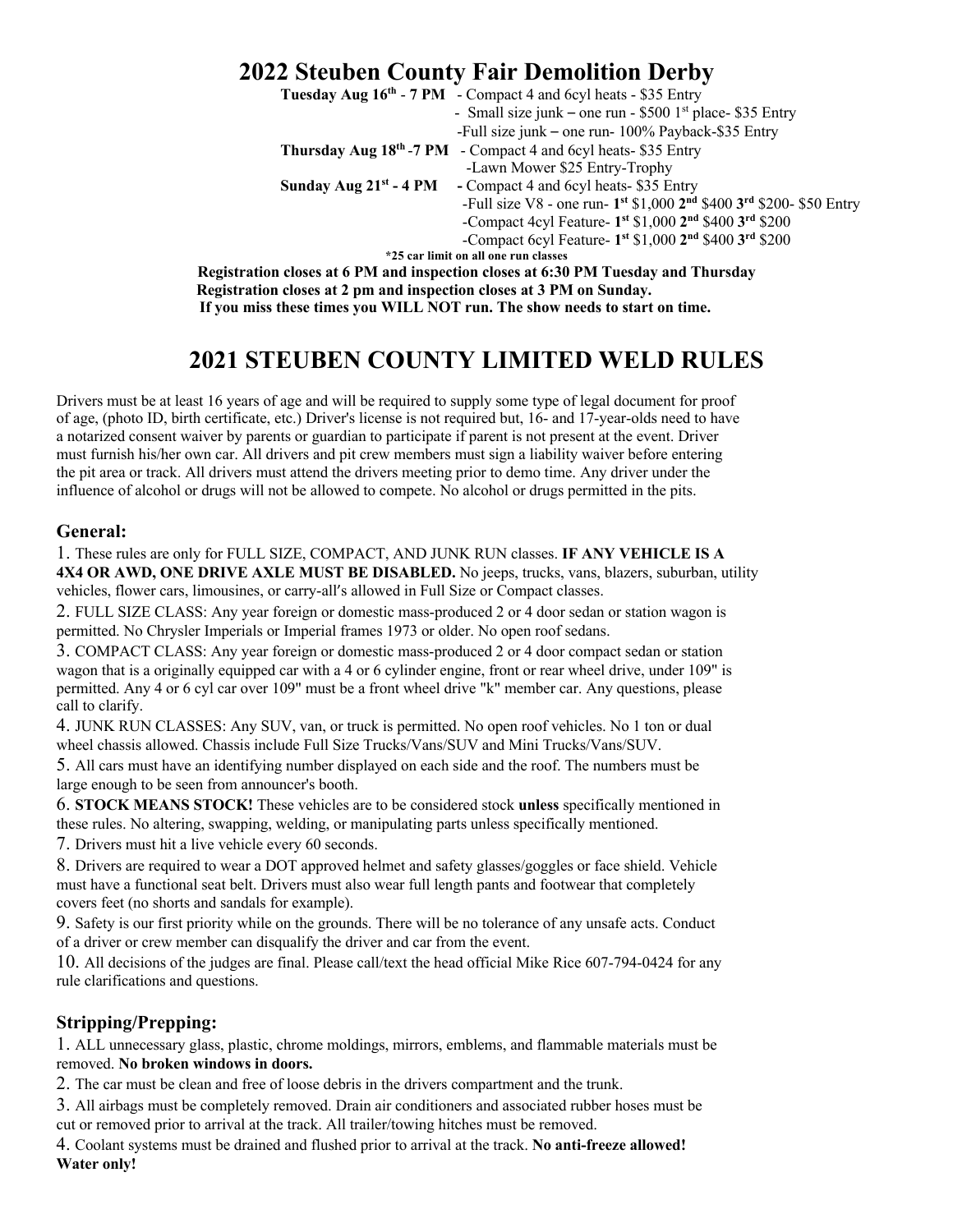## **Cages & Driver Protection:**

1. Cage and Safety bars are not mandatory but are recommended.

2. Cage bars must be sheet metal to sheet metal. Bars must be single bars, not stacked or doubled. All components of cage must be at least **5" from center of the firewall AND floor** at any point including transmission and driveshaft tunnels. The rear bar may not be any further back than where the kick panel meets the bench seat. Front bar may not contour the body. It must run straight across. All cage bars may be no bigger than 5"x5" **except** the side bars. Side bars may be c-channel up to 6". Side bars cannot go past the firewall or past the center of the rear doors. If side bars are not used, mounting places not exceeding 1/4" x6"x12" may be used on the ends of the seat bar and dash bar. All bars MUST be inside the drivers compartment except if a roof/halo bar is used. Roof bar must come off of your rear seat bar or door bars (max. 5"x5" bars or 6" c-channel). **Roof bar MUST go straight across and straight up and down.** Roof bar may be bolted **or** stitch welded with 1-inch welds in 3 places to the roof only. Non-door post cars may weld 1 post to each side of the car, centered on the door seams, 3"x 1/2" max, with no more than 4" extending down the door or onto the roof.

3. **Two** windshield bars **or** chains may be attached from the roof to the cowl area on the front windshield area only to protect the driver. Maximum size is 3" wide by 1/4" thick bar or 3/8" chain. May not extend more than **4"** on roof and cowl. This may not be used as a strengthener or to keep a car from bending. No rear window bars allowed.

**4.** Full size and mini pickups must run some type of a metal screen behind the driver in the rear window area on all regular cab trucks, to ensure that the driver cannot place his/her arm or hand between cab and box.

### **Fuel Tanks & Batteries:**

1. ORIGINAL FUEL TANKS MUST BE REMOVED COMPLETELY if located behind rear axle. Compact cars and minivans may leave and use the original gas tank if the tank is ahead of the rear axle. Any unused tanks must be completely removed.

2. Metal fuel cells or approved marine style metal tanks are required when mounted inside of car. No gas cans or plastic tanks. Maximum capacity of fuel tank permitted is 10 gallons. Any type of liquid fuel may be used. Any fuel leaks will disqualify car from participating. Please use secure leak proof fittings and good hose clamps and make sure they are tight.

3. Tanks must be located behind the front seat and must be securely fastened with chains, bolts, ratchet straps or all 3. ZIP SCREWS ARE NOT ACCEPTABLE. Trucks may mount fuel tank in front portion of box. If you choose to use a frame for the purpose of mounting your gas tank, it may either be mounted to the rear seat bar OR bolted to the floor sheet metal (no combinations, only exceptions are in junk run class which can do both). All fuel tank frames/mounts may be no wider than 24" and may extend to rear vertical sheet metal but must not attached. All parts of a cage mounted fuel tank frame/mount must be at least 5" above the floor underneath the fuel tank frame/mount. Additionally, fuel tank mounts may not be used as a technical advantage on a vehicle.

#### 4. **If you run a slider drive shaft, the gas tank protector must have a 4" gap between the protector and rear sheet metal.**

5. All fuel tanks must be covered with a rubber mat, a metal cover, or both.

6. You may run an electric fuel pump, but it must have a kill switch that is clearly marked.

- 7. Two batteries per vehicle are allowed. Batteries must be mounted securely to the passenger side
- floorboard and covered with a rubber mat. We recommend metal battery box to be bolted or welded to the

floor no chains. Do not use zip screws or rubber straps. No mounting batteries inside passenger seat.

#### **Brakes & Steering:**

1. A working hydraulic brake system is required. You must exhibit the ability to stop. Anyone losing their brakes during the event will be disqualified.

- 2. Steering may be altered from the steering box to the steering wheel.
- 3. Steering gear box adapter plates allowed.
- 4. Tie rod sleeves may be strengthened or piped, but factory OEM working ends must be used.

#### **Tires & Rims:**

- 1. Any rubber tire, any ply rating allowed.
- 2. All wheel weights must be removed, including on inside of wheels.
- 3. Valve stem guards, variable lug centers, full weld in rim centers allowed.
- 4. NO bead locks, NO steel tires, NO full metal outer guards on rims NO split rims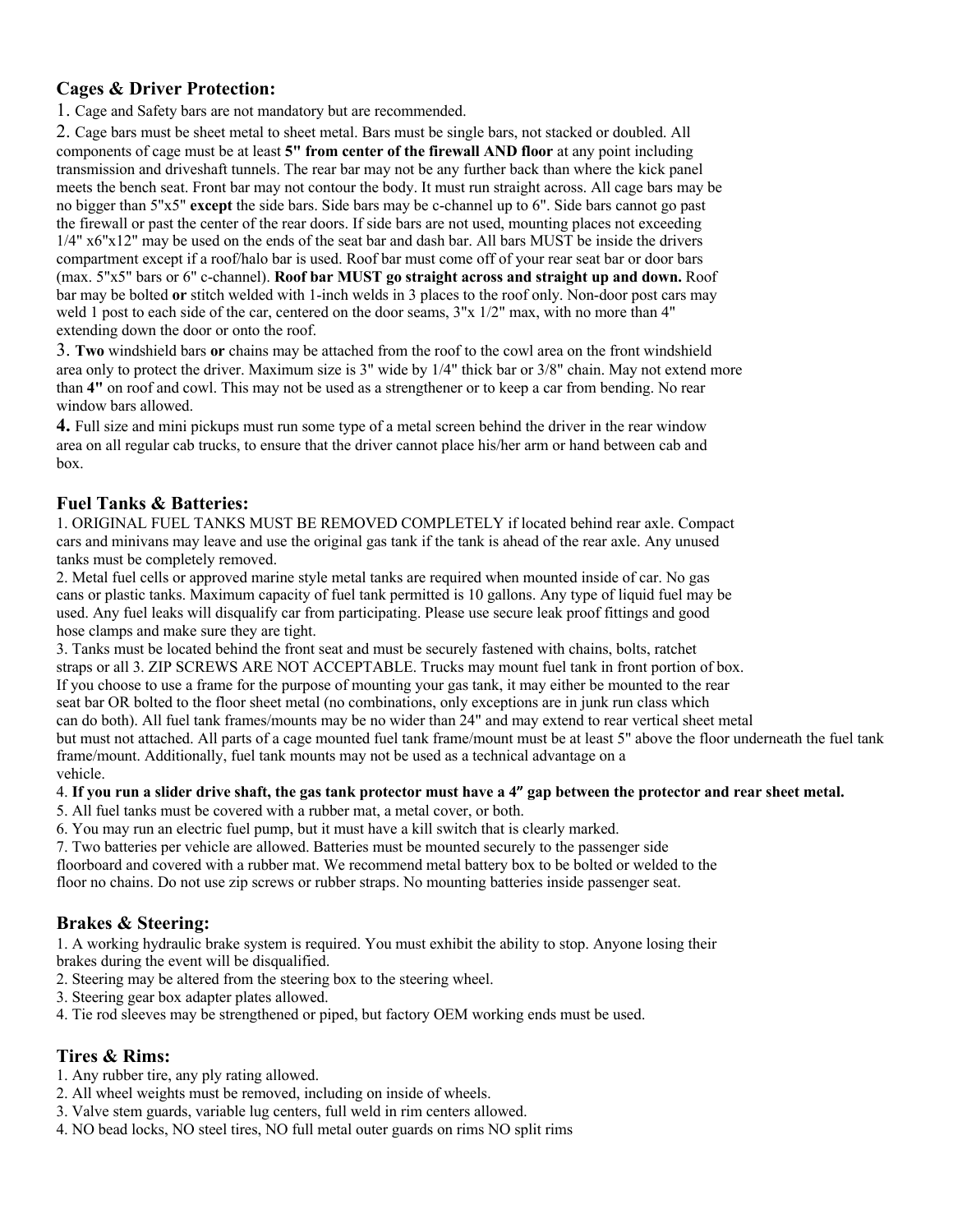## **Body & Frame:**

**1.** ALL BODY MOUNTS MUST REMAIN IN STOCK LOCATIONS. **If OEM body mounts are used, the portion of the OEM mount between the frame and body cannot be altered including the metal cone inside of rubber mount.** If you choose to replace OEM body mounts, the OEM mounts may only be substituted with an actual 1" rubber hockey puck (no homemade plastic or metal spacers allowed). All mounting locations must maintain factory height. NO trimming or adding to mounts. They must be positioned in the original location and with the same intent as the factory installs them, but bolts may travel through the top of floor. Body mount bolts may be replaced with up to 1/2" diameter bolts max. If your make and model vehicle came with bigger than 1/2" diameter body or sub frame bolts from factory (example Chrysler, Dodge, etc.) you cannot upgrade to a bigger bolt size. a washer, no larger than 1/4" x 3" x 3", may be placed on the top (inside car where bolt sticks through floor) and bottom of body mount hole inside of frame rail. No welding washers to vehicle body or frame. Core support must stay in factory location. Core support mounts may run up through hoods, but rubber spacing is still required. **Do not add or relocate body mounts, all mounts must remain in their OEM factory position.** K-member and sub frame mounts will be considered body mounts. Maximum size of k-member or sub frame bolts permitted is the OEM size for that vehicle. Compact cars with sub frame/k-members, trucks, and junk run vehicles may replace OEM mounts with 1" rubber hockey pucks as well. Please call if you still have any questions regarding the body mount rules. **2.** Notching and pre-bending will be allowed. Do not weld notches back together. Body line "enhancing" or creasing is allowed. No wedging and lower of trunk area. Trunk lids may be cut and bent to tuck. V-tucking will be allowed,

**3.** Speaker decking must remain in factory position and height. Tail light panel and rear quarter panels must remain vertical. No sedagoning of station wagons prior to start of derby or for feature event. Wheel well openings may cut and rolled up and bolted with 6 - 3/8 bolts and washers per wheel well.

**4**. 80's and newer/metric GM Full Size cars ONLY may weld 3/8" thick by 18" long hump plates to the outside of the frame ONLY. They must be centered on and contoured to the frame with no more than  $\frac{1}{2}$ " sticking above or below frame. \*\*\* THIS RULE APPLIES ONLY TO THE FULL-SIZE CLASS.

**5**. 80's and newer/metric Ford Full Size cars ONLY (i.e., Crown Vic, Marquis, Lincoln, etc.) may "hot" tilt but MUST maintain a 6" max core support spacer. Core support body mounts may be replaced with a maximum of 6" spacer using rubber hockey pucks or no larger than  $2^{\prime\prime}x^{\prime\prime}x^{\prime\prime}$  round or square tube. If using square or round tube it can NOT be welded to the frame and/or core support. Maximum space between the top of the frame and the bottom of the core support must NOT exceed 6" regardless of the core support mounting location. Tilting may ONLY be done at the factory crush box by cutting the crush box flap and 2 factory crush box seams, the flap and factory seams may be welded back together with a single pass of weld (max.  $\frac{1}{4}$ " wide) and you may NOT use an additional metal. \*\*\* THIS RULE APPLIES TO THE FULL-SIZE CLASS.

**6.** Front frames may be shortened to the front edge of core support mounting hole. Do not relocate or alter core support mounting hole in any way.

**7.** No shortening of rear frame rails. No boxing in or re-forming of C channel or Ys in frames. Openings must remain OEM size and unaltered. Rear frame rails may be chained from side to side (one chain 3/8" link max.). Chain may be bolted **OR** welded to inside frame rail (3/8" diameter bolt max.). Bolt cannot in any way act has a frame pin. If using welding option **ONE** link may be welded to inside frame rail one each side. Chain links cannot be welded together to create a bar effect.

**8.** Do not paint or undercoat frames inside or out. Do not grind or buff frames. No frame shaping/manipulation in front of rear humps. No frame seam welding allowed. If you rip or tear the rear

hump frame seam while shaping them you will not be allowed to re-weld them back together.

**9.** Any frame/unibody/rocker panel/body panel/bumper/etc. may be drilled to scope inside if deemed necessary for inspection purposes.

**10.** All rear decking panels must be removed from station wagons.

**11.** Patching and rust repair to body and/or frame will be allowed only if cleared in advance by head official, and may require pictures before and after any repairs.

**12. Any frame stubbing or replacement must use EXACT same frame parts from same year or interchange year. No switching from model to model, design changes between years, or manufactures.**

**13. Frame Repair for pre-run vehicles may be repaired by using 4 (4" X 4" X 1/8" thick plates, 2 per rail) Frame must be visually bent outside of the patch area. If plate covers damaged area picture of bend will be needed. Plate will be completely removed if rule not followed.**

**14.** Any questions please contact head official by either call or text Mike Rice 607-794-0424

## **Hoods, Trunks, Doors & Gates:**

**1.** Hood must have at least a 10" x 10" hole near the center for fire personnel access. Hood/trunk cutout bolts may be used (max 12 per hood/trunk, no larger than 3/8" bolts and washers). If you are using a engine driven plastic fan or clutch type fan hood must cover fan and extend 6" past fan blades. No solid metal fan blades allowed. Hood may be secured in 6 spots with chain (3/8" diameter link thickness max.), wire, or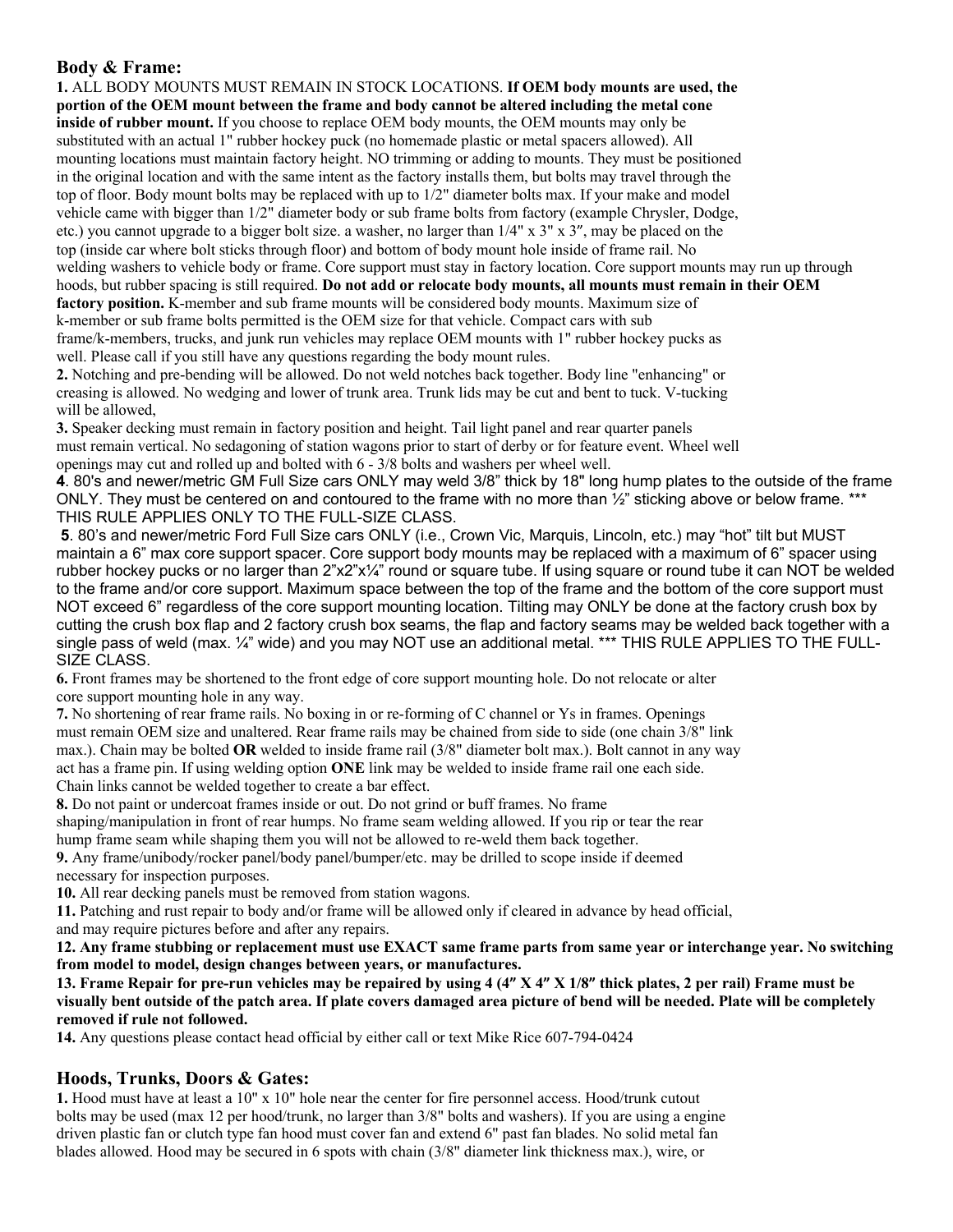bolted (max. size 3/4"). Angle iron 2" x 2" may be bolted or welded to hood and trunk lid for bolting purposes. Two of the 6 hood bolts may run down through core support mount holes, no extra metal may be added to core support or frame to accommodate these bolts. No bolt, wire, and chain combinations allowed. Chain or wire may bumpers. All hoods must open on stock hinges or be removed completely for inspection regardless of cut out size. Factory hood latches must be removed.

**2.** Each door and trunk lid/tailgate may be secured in a total of 6 places of your choice on each panel by chain (3/8" diameter thickness link max.), wire, banding, **or welding 5" on 5" off on doors, trunk lids, and wagon gates.**

Driver's door may be welded solid for safety purposes (3" x 3" x 1/4"

straps max.). No inside body seam welding allowed. If trunk lid cannot be fully opened for inspection, a 8" x 8" inspection hole must be cut in trunk lid. Trucks may weld vertical seams (3" wide x 1/4" thick strap max.) between cab and box.

**3.** All body seams must be visible for inspection whether it is pre-ran vehicle or a fresh vehicle that is pre-bent.

**4**. **9 wire is allowed. 2 locations inside car and 2 locations outside car. Wire must go from sheet metal to sheet metal. It may NOT fasten to a body mount, pass through frame or go around frame. Max 2 strands from point to point (One complete loop).**

## **Bumpers, Brackets & Shocks:**

**1. Any OEM Car bumper is permitted. Bumpers may be loaded but factory skin and backing plate must be used and unaltered. Everything must be inside of bumper. You may plate over all holes in bumper front and back with 1/8" plate max 1" overlap past hole. You may weld bumper seams. No homemade bumpers allowed.**

**2. Brackets and shocks must be used in a stock manor. Front bumper brackets may be welded or bolted**

**up to 6" from the front of the frame rail. Any part of the bracket that is welded or bolted past 6 inches of frame rail end will have to be completely removed. If a bracket or shock is slid back or swapped from different make, no new mounting holes can be made on frame or bracket. Swapped brackets can be no longer than 11". Bracket or shock bolts cannot act as a frame pin. You may weld bumpers solid to shocks, brackets, and frame. We do not want bumpers falling off. You may hard nose bumper to frame, however if you choose to do so no bumper shocks will be allowed inside frame. If no brackets or shocks are used when hard nosing bumper then a 5" x 5" x 1/2" max plate may be welded to end of front frame to square off ends for bumper mounting purposes. You may also attach bumper with 2 ( 2" X 3" X ¼" plate) per frame rail. Rear bumper brackets may be fully welded to frame.**

**3. Bumpers, brackets, shocks, and plates cannot attach to K-Frames. K-Frames must be separated from frame rail by rubber mount.**

**4.** Bumpers may be chained (3/8" max) or wired to car body in four places. If chain or wire pass through hood or trunk, they will be counted as tie down spots. No welding bumpers to bodies.

**5.** Any factory non bumper shock equipped vehicles may add 2 unaltered OEM style bumper shocks to

mount bumper if you choose not to use OEM brackets. Shocks must be attached to the outsides of frame

rails only nothing can be mounted between core support and frame. Follow guidelines of rule #2.

**6.** Max bumper height 20 inches to bottom of bumper

**7.** Any questions please contact head official by either call or text Mike Rice 607-794-0424

## **Engines, Transmissions & Drive Shafts:**

**1.** Engine & transmission swapping between manufacturers is allowed. Do not strengthen frames or

cross members with mounts. Motor mounts may be bolted or welded to engine cross member only. **Compacts must use factory motor mount to core support and cannot be reinforced.** One

engine chain per side may be used, chain must run straight down to engine cross member. Chains can not

be attached to vehicle frame rails in any way or form. **A factory transmission crossmember may be altered in center for transmission mounting purposes.** Transmission cross member swapping

between manufacturers is allowed. **If not using a factory transmission Crossmember a 2 X 2 square tube with (3 X 3 X ¼" tab) welded to frame may be used. Must run side to side perpendicular to frame. If factory transmission cross member tab is not used, it must be removed.** Cross members may be bolted or welded in place. If the car is equipped with a floating crossmember and you use a different crossmember, the free floating crossmember mounts and/or legs MUST be 5" from the crossmember that you use UNLESS it's mounted to ONLY the free floating crossmember and NOT to the outside frame rail.

**2.** Any car with a factory aluminum cradle and rack & pinion steering can NOT swap cradles and factory rack & pinion steering must be used. If lower engine cradle is used it MUST be mounted to the aluminum cradle ONLY. 03 & up Fords can use a SMW or similar bolt in only engine mounting system, anyone who wishes to use this option MUST personally call or text Mike Rice 607-794-0424

**3.** Aftermarket shifters, gas pedals, brake pedal, slider drive shafts, transmission coolers, electric fans,

plastic racing style fan, **simple lower engine block cradles with pulley protectors (sway bar must be removed)**, transmission steel tail housing, pinion brakes **ARE allowed.**

**4.** Distributor protectors, transmission braces, steel or ultra bell housings, **full engine cradles, mid plates, front engine plates, halos behind carb. are NOT allowed.**